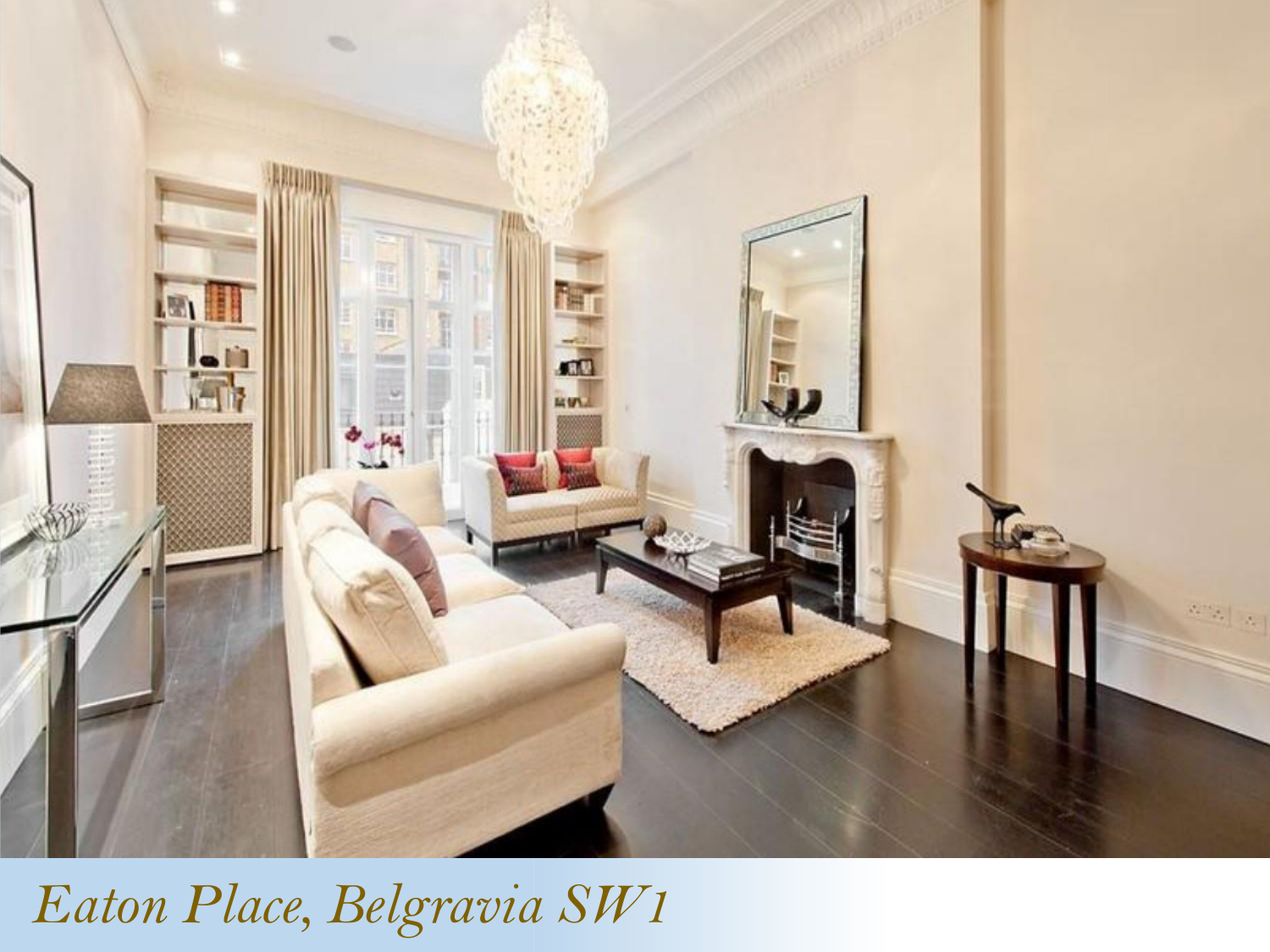A CHARMING DUPLEX FLAT SPREAD OVER THE FIRST AND SECOND FLOOR OF THIS CONVERTED PERIOD TERRACE TOWN HOUSE

Gross Internal Floor Area -1441ft<sup>2</sup> / 133.9m<sup>2</sup>



**First Floor** 



Second Floor



A superb two bedroom duplex apartment arranged over the first and second floors of a fine stucco fronted building. The property benefits from an elegant double reception room with high ceilings and a large kitchen breakfast room with French windows and a balcony overlooking Eaton Place.

Further accommodation comprises a main double bedroom with en-suite bathroom, dressing room, second double bedroom with a family bathroom on the upper level.

The property also benefits from a generous south facing terrace and air conditioning.

Available to rent on a furnished basis from 15th October 2021.

# ACCOMMODATION

Reception Room | 2 Bedrooms 2 Bathrooms (1 en-suite) Kitchen/Breakfast Room | Terrace Air Conditioning | EPC: C | Furnished